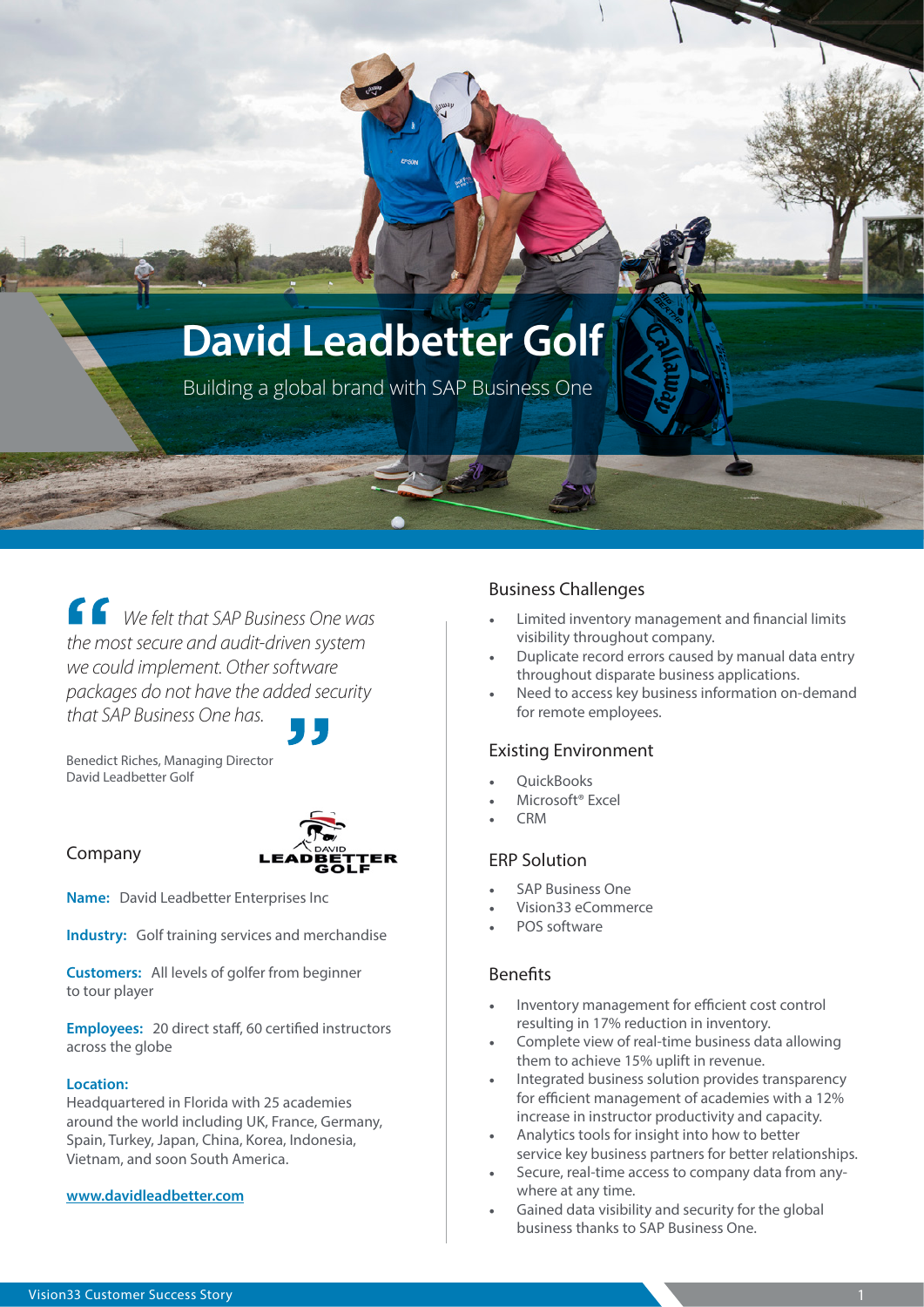David Leadbetter Golf is a leading golf instruction and golf product design company started by renowned golf coach David Leadbetter in the 1980s. The company is the original golf instruction brand and offers a holistic approach to golf instruction from swing analysis and course management to mental preparation and physical conditioning. The company operates a profitable licensing model and currently employs 20 direct staff and another 60 certified instructors operating 25 golf academies in 13 countries. With widespread academies and employees out in the field, choosing an integrated business management solution with greater accessibility was par for the course. David Leadbetter chose SAP Business One so that key business information can be accessed anywhere within or outside the academy.

In addition to running golf academies, the company also sells training aids and golf merchandise through their online store. As the authority in golf instruction, David Leadbetter Golf chose SAP Business One to ensure a good position to grow and build a sustainable brand and business that will live beyond David's legacy.

In recent times, the business has been faced with changing trends in golf, especially in the global arena. While golf participation and interest has declined over the last 5 years in North America and Europe, the interest has soared in Asia, Middle East and South America. They are looking to build a global brand that will allow them to compete on a different level and seeking to further expand in these regions.

### Managing the business with a blind shot

In the past, David Leadbetter Golf was using a few systems to help manage their operations, including QuickBooks and Microsoft Excel. Initially, the company found that the systems were sufficient to manage operations. However, with the global shift in golf trends, they realized that they needed to expand their business internationally which led them to re-evaluate their internal operations.

With data residing in different systems, they found that reconciling data to a central location was an impossible task. They had limited visibility of their business performance, including inventory, expenses and a clear picture of revenue coming from all their franchises around the world. These challenges affected the executive management's ability to make strategic decisions.

## Choosing the right club for global expansion

After evaluating several different enterprise resource planning (ERP) solutions, David Leadbetter Golf selected SAP Business One to provide them complete visibility and security of their global business. Benedict Riches, Managing Director of David Leadbetter Golf says, "We felt that SAP Business One was the most secure and audit-driven system we could implement. Other software packages do not have the added security that we felt SAP Business One has. Also, the reporting features were excellent for our managers to use."

They also considered QuickBooks point of sale (POS) during their evaluation phase but doubted the level of security that QuickBooks could offer and ultimately chose SAP Business One.

To gain data visibility and security for a global business, David Leadbetter chose SAP Business One. With the help of Vision33, implementation was a master stroke, capturing previously unrecovered data for inventory evaluations, a priority for the company.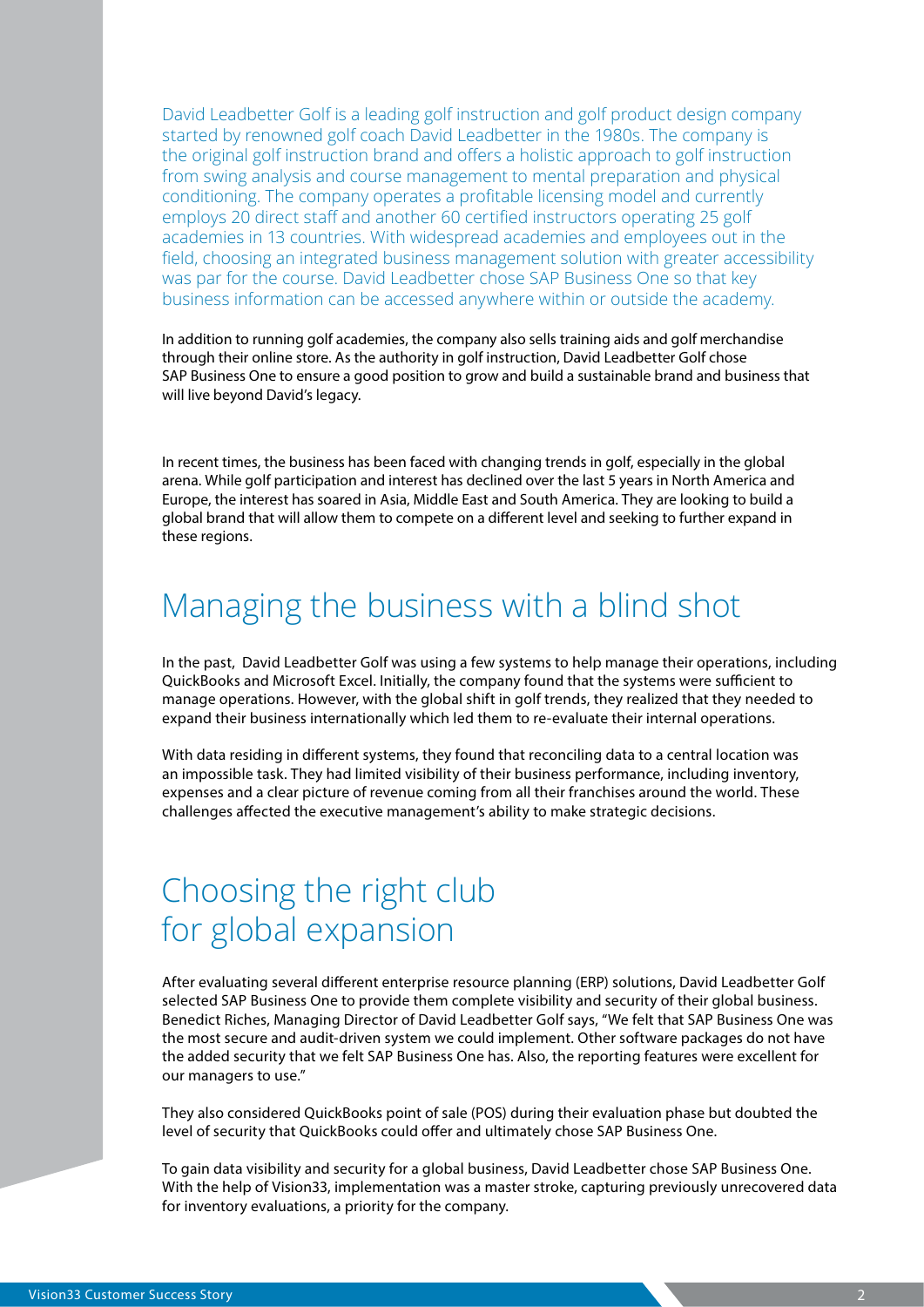

## Owning the swing with SAP Business One and Vision33

During the implementation process, David Leadbetter realized that their record-keeping was not as precise and detailed as they needed. Vision33 introduced them to cycle counting with SAP Business One, which they thought was a great asset since they could now value their inventory correctly. Several valuation adjustments were also made to inventory as they could not quantify the value of their total inventory prior to SAP Business One. They also realized that they were losing information during the data transfer from a third party software and journal entries into QuickBooks. Vision33 implemented eCommerce functionality which gave them a holistic view of their customer base and their top-selling products while being able to better understand global market demands for future planning.

David Leadbetter Golf not only gained new methods and ideas to better manage their operations from Vision33, they were also working with the right implementation partner for the job. "We received genuine customer service from Vision33. We had very good representatives from Vision33 to assist in our implementation process. Daily communication and on-site visits assisted in gathering the information required to export our existing data from QuickBooks to SAP Business One. The team from Vision33 was a great asset in the implementation process along with our team working closely to ascertain that all information was entered correctly," adds Benedict.

*"SAP as a partner allows us to continue to be innovators. Goals in the '80s and '90s were different; now you need technology and to innovate with the future in mind. Understanding what SAP Business One and its analytics can do and learning what you do in business and applying that to the sport is profound."*

Benedict Riches, Managing Director of David Leadbetter Golf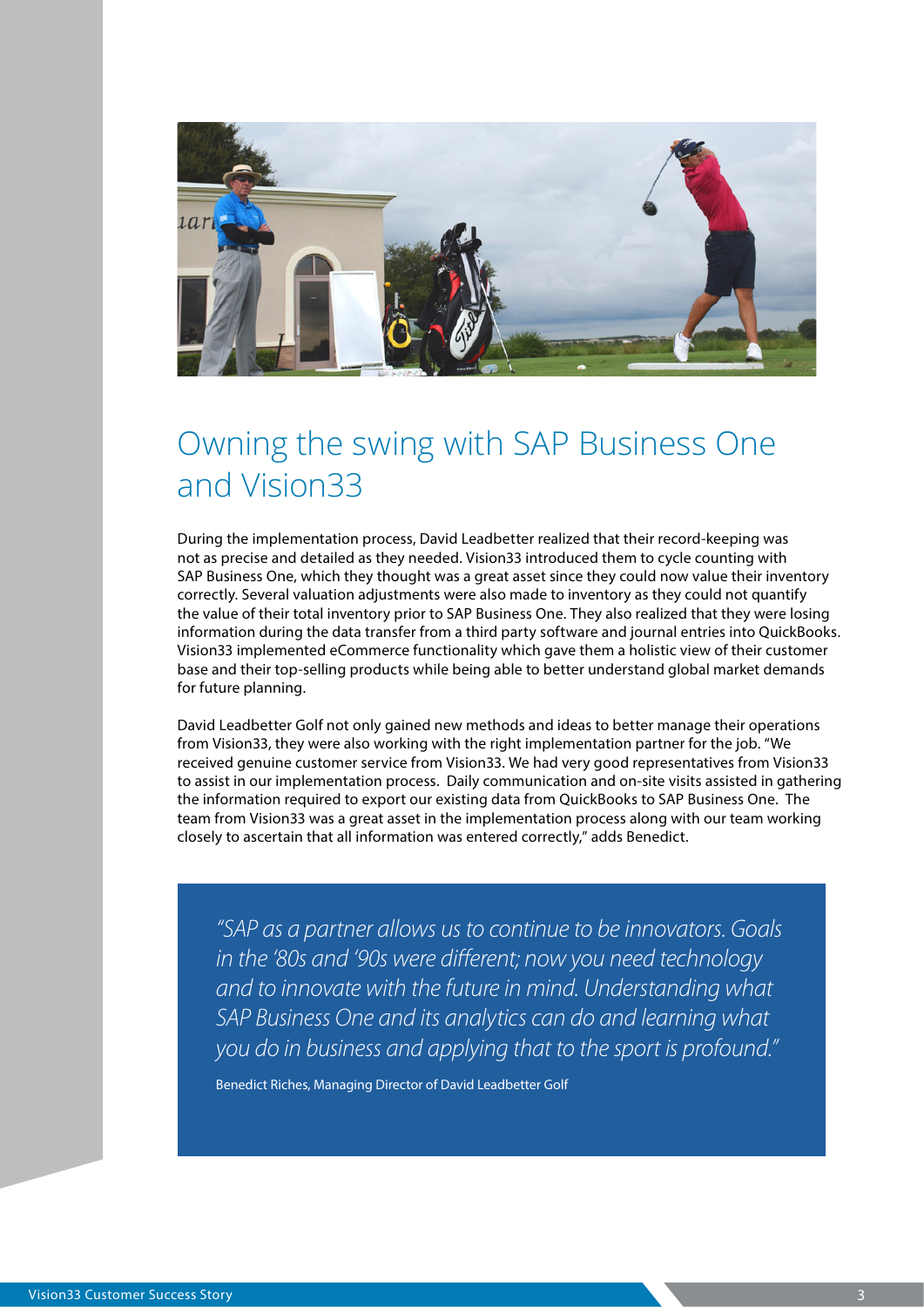

## Acing the game with SAP Business One

Since implementing SAP Business One, David Leadbetter has been able to gain better transparency of their inventory, revenue streams and expenses. They can now identify areas of the business that are profitable to further monetize their products and services. So far, they have seen a 15% uplift in revenue, an estimated 10% reduction in operational costs and 17% reduction in inventory to optimize stock; and this is just the beginning.

Golf academies now run more efficiently with instructors performing to their optimum capacity and potential through analysis of instructor's thresholds. Their billable hours have increased by 12% in capacity and resource improvements, and their efficiency and productivity rate amongst headquarter staff has increased by 17%.

In addition, the company has also seen other benefits, including the ability to manage their financials in a more realistic and real-time process with budgeting and cycle counting functionality - tools that are not available in QuickBooks.

### Making the next play

The stability, functionality, and benefits of SAP Business One have allowed David Leadbetter Golf to be more forward-thinking about their company goals. "SAP as a partner allows us to continue to be innovators. Goals in the '80s and '90s were different; now you need technology and to innovate with the future in mind. Understanding what SAP Business One and its analytics can do and learning what you do in business and applying that to the sport is profound," says Benedict.

David Leadbetter Golf is now looking forward to building long lasting relationships with franchises and students and making the most of predictive analytics to better meet global demands.